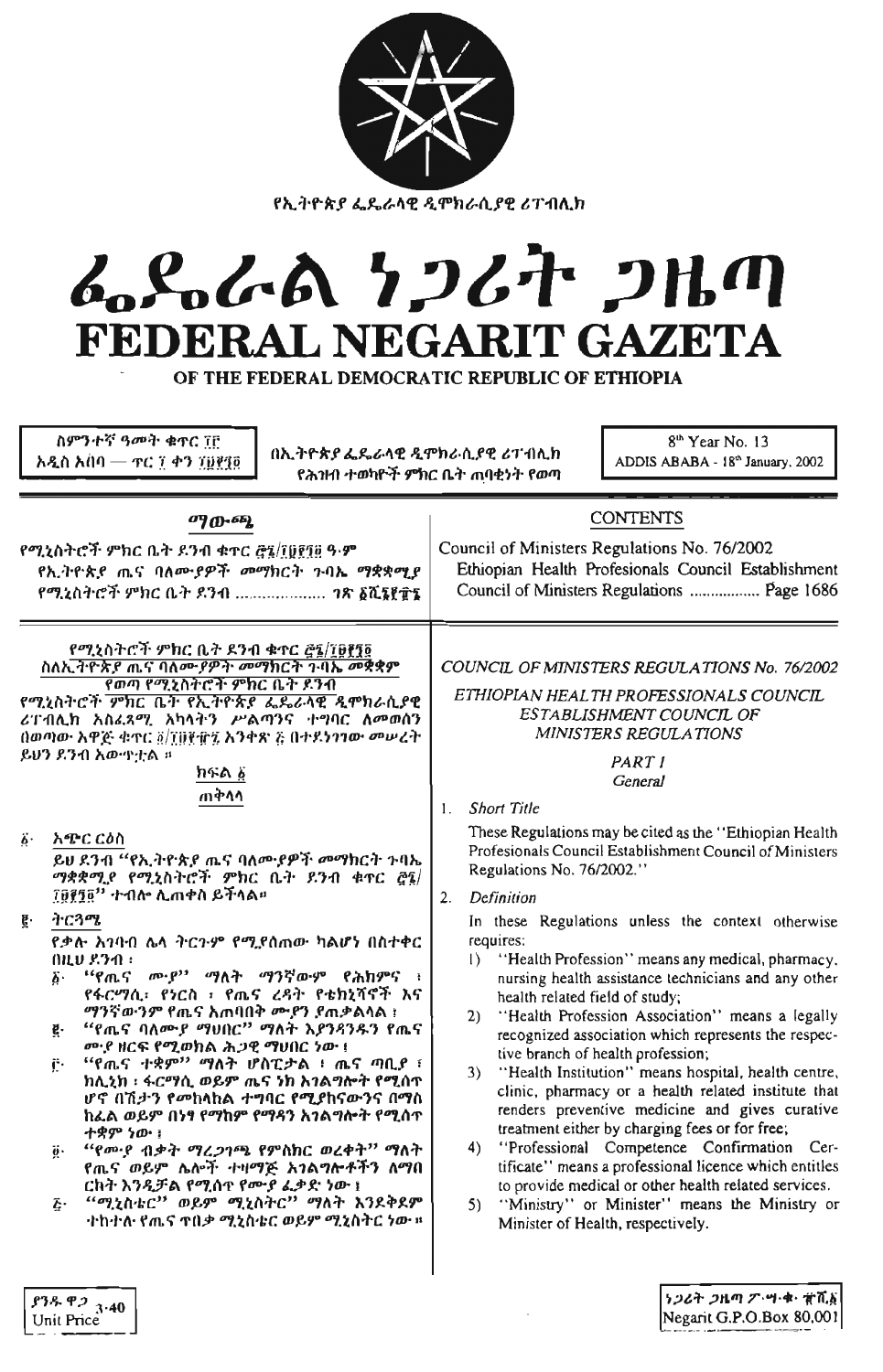## ክፍል ፪ ስለጤና ባለሙ*ያዎች መማ*ክርት ንባኤ *ን*ውስ ክፍል ፩

የጤና ባለሙያዎች መማክርት ጉባኤ መቋቋም

መቋቋም Ë.

> ተጠሪነቱ ለሚኒስትሩ የሆነ የኢትዮጵያ ጤና ባለሙያዎች መማክርት ጉባኤ (ከዚህ በኋላ ''ንብኤው'' እየተባለ የሚጠራ) በዚህ ደንብ መሠረት ተቋቁሟል ።

- የንባኤው ሥልጣንና ተግባር Ö.
	- ንባኤው የሚከተሉት ሥልጣንና ተግባራት ይኖሩታል ፣ በዚህ ደንብ በተወሰኑ ጉዳዮች ላይ ሚኒስትሩን  $\vec{b}$ .  $\rho$ ማክራል፡
	- በሀገሪቱ ውስዋ የሚሰጠውን የጤና ባለሙያዎች ĝ. ሥልጠና ዋራት ባለው ሁኔታ እንዲካሄድ አግባብ ካላቸው አካላት ጋር በመተባበር ይሰራል ፣
	- የሙያ ሥነምግባር በባለሙያዎች መተግበሩን ያረጋ ŗ. ግጣል ፡
	- በሀገሪቱ ውስዋ በየጊዜው የሚመዘገቡትና በልዩ ልዩ  $\ddot{\mathbf{0}}$ . *ምክንያቶች ከመዝገ*ብ የሚሥረዙት ባለሙ*ያዎች* ስም ዝርዝር በጽሕፈት ቤቱ በትክክል መያዙን ይከታትላል ፣ ይቆጣጠራል ፡
	- የሥራ አስፊፃሚ ኮሚቴን አሥራር ይቆጣጠራል ፣ Ŀ.
	- $(0,0)$   $(0,0)$   $(1,0)$   $(2,0)$   $(3,0)$   $(4,0)$   $(5,0)$   $(6,0)$   $(7,0)$   $(8,0)$   $(9,0)$   $(1,0)$   $(1,0)$   $(1,0)$   $(1,0)$   $(1,0)$   $(1,0)$   $(1,0)$   $(1,0)$   $(1,0)$   $(1,0)$   $(1,0)$   $(1,0)$   $(1,0)$   $(1,0)$   $(1,0)$   $(1,0)$   $(1,0$ į. አንቀጽ ፲፯(፬) መሥረት የሚቀርብለትን እንዲሁም የሚኒስቱሩን ውሣኔ የሚጠይቁ ጉዳዮችን በመመርመርና የበከ•ሉ·ን ሃሣብ በማከል ለሚኒስቴሩ ውሳኔ እንዲቀርብ .የደርጋል ፡
	- በሚሂስትሩ የሚመሩለትን ሴሎች ተግባራት ያከና  $\dddot{\mathbf{z}}$ . ወ∙ናል ።
- ስለን ባኤው አባላት  $\ddot{G}$

ንብኤው የሚከተሉት አባላት ይኖሩታል ፡

- የክልል መስተዳድር ጤና ቢሮ ወይም ቀዋታ ተጠሪነቱ  $\ddot{\bm{\delta}}$ ለፌዶሬላ መንግሥት የሆነ የከተማ መስተዳድር ጤና ቢሮ አንዳንድ ተወካዮች .................................. አባል ከሚከተሉት የሚኒስቴሩ መ/ቤት አካላት የተውጣጡ ë.
	- የጤና አ*ገ*ልግሎትና ስልጠና *መምሪያ*  $\boldsymbol{\theta}$  $\overline{\mathbf{v}}$ *የጤና ባለሙያዎች ትምህርትና ሥ*ልጠና በ·ድን Λ)  $\overline{\mathbf{v}}$
	- የጤና ባለሙ*ያዎች ደረጃ ምደባና ግምገማ* ሐ)
		- $\mathbf{a}$ የጤና አገልግሎት ቡድን አንድ

 $\overline{\mathbf{z}}$ 

- የሕግና ሜዲኮሌጋል አገልግሎት አንድ  $\boldsymbol{\mu}$ አንድ የቀዶ ሕክምና ሙያ እስፔሻሊስት  $\mathcal{L}$
- አንድ የውስዋ ደዌ ሕክምና ሙያ ሰ)
- 
- ከማከተሉት የጤና ባለሙያዎች ማኅበራት የተውጣጡ ŕ. ·ተወካዮች ፡
	- *የሐኪሞች ማህበር ሁለት ተወካዮች .......* አባል  $\boldsymbol{\boldsymbol{\upsilon}}$ *የጤና አ*ጠባበቅ ባለሙ*ያዎች ማ*ህበር አንድ
	- A)
	- የፋርማሲስቶች ማህበር ሁለት  $\bf{d}$ 1. mne. 72 የነርሶች ማህበር ሁለት ተወካዮች ................ "  $\mathbf{a}(\mathbf{p})$ የጨና ረዳቶች ማህበር እንድ ተወካይ ........... "  $\boldsymbol{\mu}$ የላቦራቶሪ ቴክኒሽያኖች ማህበር አንድ  $\mathcal{L}$
	- $\overline{\mathbf{v}}$ ሰ) የራዲዮግራፊ ቱክኒሽያኖት ማህበር አንድ

#### PART<sub>2</sub> **Health Professionals Council** Sub-Section 1 **Establishment of Health Professionals Council**

#### $3<sub>1</sub>$ Establishment

The Ethiopian Health Professionals Council (herein after refered to as the "Council") is hereby established by these Regulations.

- 4. Powers and Duties of the Council
	- The Council shall have the following powers and duties:
	- advise the Minister on matters provided in these Regulations:
	- work in collaboration with the appropriate bodies, to  $(2)$ ensure that health professional trainings offered in the country are of high standard;
	- make sure that professional ethics is observed by professionals;
	- $4)$ follow up and supervise that the names of registered professionals and those who are cancelled from the registry due to various reasons are properly kept by the secretariat:
	- supervise the performance of the Executive Commit-5) tee;
	- 6) examin and submit to the Ministry matters directed to it in accordance with Articles 14  $(2)$ , 15  $(1)$  and  $(2)$ , and 16(4) of these Regulations and those matters that need to be decided by the Ministry along with its opinion.
	- perform other matters directed to it by the Minister. **7**)

#### 5. Members of the Council

The council shall have the following members:

- regional health offices or health offices of city  $\mathbf{D}$ administrations directly accountable to the Federal Government, each represented by one represen-
- $2)$ representatives selected from the following organs of the Ministry: Health Service and Training  $(a)$ Department Head.................................. Member a representative of Health  $(b)$ Professionals Education and Training  $(c)$ a representative of Health Professionals Standardization and Evaluation Team ........ a representative of Health Services  $(d)$ a representative of Legal and Medico  $(e)$  $(f)$ one internal medicine specialist ........Member  $(g)$ Representatives selected from the following  $3)$ health professionals associations: two representatives of the Ethiopian  $(a)$ (b) a representative of the Ethiopian Public Health Professionals Association................. two representatives of the Pharmacy  $(c)$ (d) two representatives of the Ethiopian a representative of the Health Assistants  $(e)$  $(f)$ a representative of the Laboratory a representative of the Radiography  $(g)$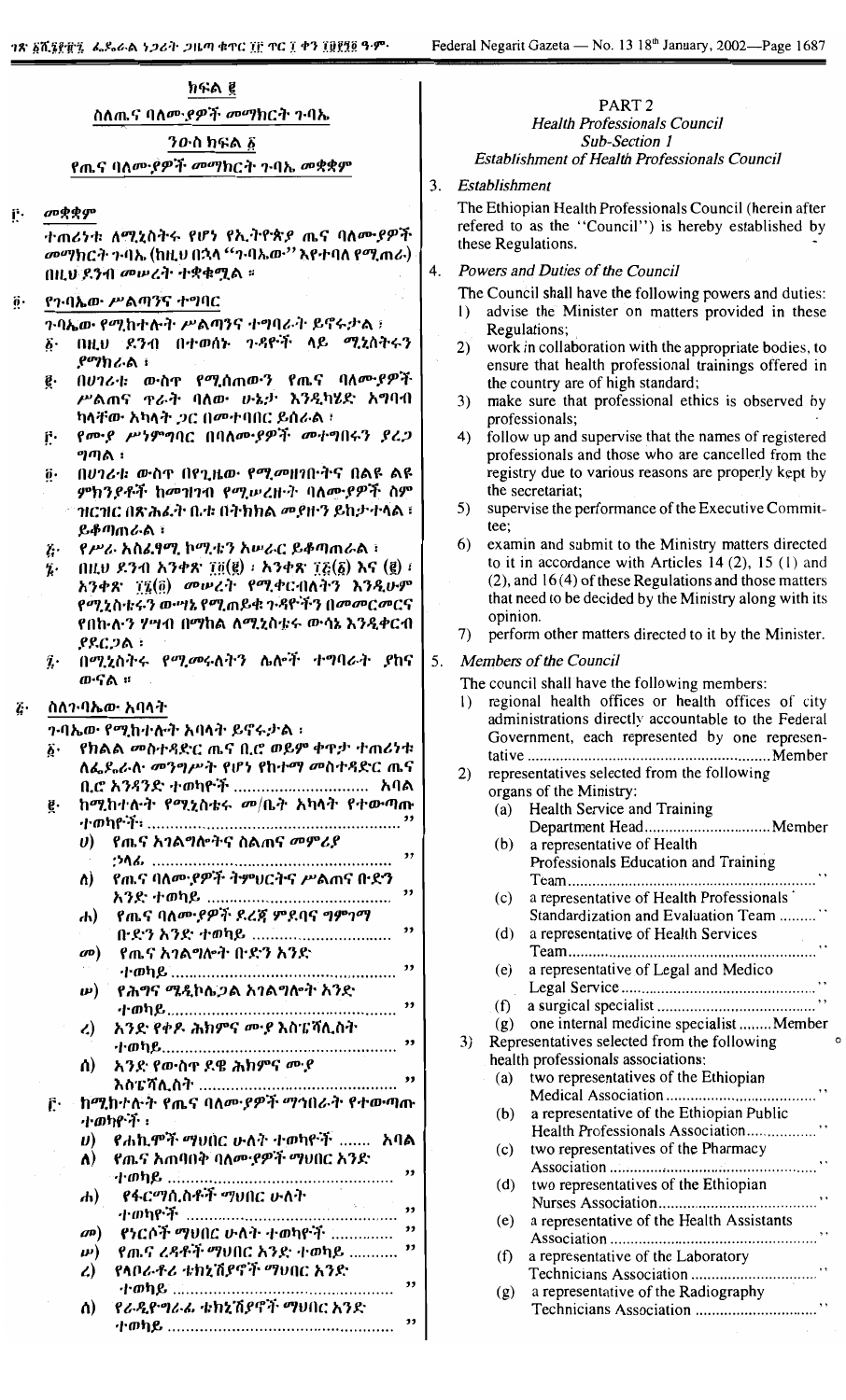$\overline{\phantom{a}}$ 

|                            | የመድኃኒት አስተዳደርና ቁኅຯየር ባለሥልጣን<br>ö.                                               |                       |                     | 4) A representative of the Drug Administration and                                                           |
|----------------------------|---------------------------------------------------------------------------------|-----------------------|---------------------|--------------------------------------------------------------------------------------------------------------|
|                            | ,,<br>$P$ ትምህርት ሚኒስቴር ተወካዮች<br>,,                                               |                       |                     | 5) Two representatives of the                                                                                |
|                            | $\ddot{G}$<br>ከላይ የተደነገገው ቢኖርም ፣ አስፈላጊ ሆኖ ከተገኘና<br>$\ddot{\bm{\ell}}$           |                       |                     |                                                                                                              |
|                            | ፌቃደኛ ከሆኑ አግባብነት ያላቸው ሴሎች አካላትም                                                  |                       | 6)                  | Notwithstanding to the above provisions and when it                                                          |
|                            | በአባልነት ሊወከሉ ይችላሉ ፡፡                                                             |                       |                     | is deemed necessary, other appropriate organs may                                                            |
| ï٠                         | የንባኤው አባል ለመሆን የሚያስፈልጉ መስፈርቶች                                                   | 6.                    |                     | also be represented if they are willing to do so.<br>Criteria to be Member of the Council                    |
|                            | ማንኛውም የጉባኤው አባል የሚከተሉትን መመዘኛዎች                                                  |                       |                     | Any member should fulfil the following criteria:                                                             |
|                            | ማሟላት አለበት ፡                                                                     |                       |                     | Should be free from substance addiction;                                                                     |
|                            | ö٠<br>የዕል ሰ-ስ ያል ተጠናወተው።<br>የአልኮል ሱስኝንት የልተቆራኘው ፡                               |                       | $\mathbf{2}$<br>(3) | should be free from alcoholism;                                                                              |
|                            | ġ.<br>ŗ.<br><u> የጤና ባለሙያ ከሆነ በሙያው የተመዘንበ።</u>                                   |                       |                     | if he/she is a health profesional should be a registered<br>professional;                                    |
|                            | ğ.<br>$0.43 - 99911$ ሩ የተመሰገነ ፡                                                 |                       | 4)                  | should be ethically commendable;                                                                             |
|                            | በአዕምሮው ጨነኝ የሆነና ፡<br>Ï۰                                                         |                       | 5)                  | should be mentally healthy; and                                                                              |
|                            | ከመዋው ጋር በተዛመደ ወንጀል ተከሶ ደልተፈረደበት ፡፡<br>ï.                                        |                       | (6)                 | not criminally accused and convicted in relation with<br>his profession.                                     |
| Ž٠                         | ክኩባኤው አባልንት ስለመነሳትና የኅደለትን ስለመተካት                                               | 7.                    |                     | Removal and Substitution of Council Members                                                                  |
|                            | -አንድ የንባኤው አባል በሚከተሉት ምክንደቶች ከአባ<br>$\ddot{b}$ .<br>ልንት ሊንሳ ይችላል ፡              |                       |                     | F) A member may be removed from the council                                                                  |
|                            | በዚህ ደንብ አንቀጽ ፯ መሥረት ከተጠቀሱት<br>$\langle \theta \rangle$                          |                       |                     | membership for the following reasons:<br>(a) if he/she fails to fulfill any one of the criteria              |
|                            | መመዘኛዎች ውስቱ አንዱን ሳያክብር ሲቀር                                                       |                       |                     | set under Article 6 of these Regulations                                                                     |
|                            | (P.P'.')                                                                        |                       |                     | (b) failure to be present at two consecutive                                                                 |
|                            | ለ) ያለምንም ፌቃድ ወይም አስቀድሞ ባለማሳወቅ<br>ከውለት ተከታ ታይ መደበኛ ስብሰባዎች ቀሪ ሲሆን                 |                       |                     | meeting without any permission or prior<br>notification and who fails to improve conduct                     |
|                            | እና በጽሑፍም ማስሐንቀቂያ ተሰሞቶት ሳያሻሽል                                                    |                       |                     | following a written warning.                                                                                 |
|                            | $\Lambda$ $4^{\circ}$ $C$ $\approx$                                             |                       | $\mathfrak{D}$      | whenever a council member is removed from mem-                                                               |
|                            | በአንድ የጉባኤ አባል ከአባልነት መነሳት ምክንደት<br>Ŗ.<br>ክፍተት ሲፌጠር አባሉን መርጦ የላክው አካል ምትክ        |                       |                     | bership, the organ who selected and sent the member<br>shall send a substitute.                              |
|                            | አባል መርጦ መላክ አለበት ፣                                                              | 8.                    |                     | Work Procedures of the Council                                                                               |
|                            | ስለጉባዔው የአሥራር ሥነ-ሥርዓት                                                            |                       | $\downarrow$        | the council shall adopt its own rules of procedure.                                                          |
| $\mathcal{F}_\mathbf{r}$ . | .ምሳኤው የራሱን የስብሰባ ሥነ-ሥርዓት ደንብ                                                    |                       | 2)                  | there shall be a quorum if more than half of the                                                             |
|                            | ö٠<br>የመጣል።                                                                     |                       | (3)                 | members are present.<br>every decision shall be endorsed by a majority vote.                                 |
|                            | ከአባላቱ ከማማሽ በላይ ሲታኙ ምልወተ ጉባኤ ይኖራል ።<br>$\ddot{\mathbf{g}}$ .                     |                       |                     | and if the meeting gets tied then the chairman shall                                                         |
|                            | ij.<br>እድንዳንዱ ውሣኔ በድምል ብልጫ የሚያልፍ ሲሆን ፣                                          |                       |                     | have a casting vote.                                                                                         |
|                            | እክል በኩል ከተከፈለ ሰብሳቢው ውዋኝ ደምፅ<br>ይኖረዋል ።                                          |                       |                     | 4) the regular meeting of the council shall be made four<br>times a year, however, when deemed necessary the |
|                            | የንብኤው መደበኛ ስብሰባ በዓመት ፱ ጊዜ ይካሄዳል ።<br>$\ddot{\theta}$ .                          |                       |                     | chairman may call extra ordinary meeting upon the                                                            |
|                            | ሆኖም እንደአስፈላጊንቱ ከንባኤው አባላት ከማማሽ                                                  |                       |                     | decision of more than half of the members of the                                                             |
|                            | ብላይ የሆኑት ሲስማሙ የጉባኤው ሰብሳቢ አስቸኳይ<br>ስብስባ ሲጠራ ይችላል ።                               |                       |                     | council.<br>5) the term of office of members of the council shall be                                         |
|                            | የንብኤው አባላት የሥራ ዘመን አምስት ዓመት<br>$\mathcal{L}$ .                                  |                       |                     | five years.                                                                                                  |
|                            | アルマクッ                                                                           | 9.                    |                     | Organs of the Council                                                                                        |
| ij۰                        | ስስን-ባኤው አካላት                                                                    |                       |                     | The council shall have the following organs:<br>(a) Executive committee;                                     |
|                            | <i>ጉባኤው የሚከተሉት አካ</i> ላት ይኖሩታል ፡                                                |                       |                     | (b) Education and Training sub-committee;                                                                    |
|                            | U<br>- የፖ'ራ አስፈፃሚ ኮሚቴ ፡                                                         |                       | (C)                 | Professional ethics sub-committee;                                                                           |
|                            | የትምክርትና ሥልሐና ጉዳዮች ንዑስ ኮሚቱ፣<br>ለ)<br>የሙያ ሥነምባዊር ጉዳዮች ንዑስ ኮሚቴ ፣<br>$\overline{d}$ |                       | (d)                 | Registration and Professional license sub-commit-<br>tee;                                                    |
|                            | - የምክባባና የመዋ ፌቃድ ኅዳዮች ንዑስ ኮሚቱ ፣<br>(40)                                         |                       | (C)                 | Secretariat.                                                                                                 |
|                            | ጽሕፈት ቤት ናቸው »<br>$\boldsymbol{w}$                                               |                       |                     | Sub-Section 2                                                                                                |
|                            | ንውስ ክፍል ፪<br>ስለ ሥራ አሸፈጸሚ ኮሚቱ                                                    | $\vert \{ \} \rangle$ |                     | <b>Executive Committee</b><br>Members of the Executive Committee                                             |
|                            |                                                                                 |                       | $\vert$ )           | The Executive Committee consists of the following                                                            |
| Ä.                         | ስለሥራ አስፈጸሚ ኮሚቴው አባላት<br><i>የሥራ አስፈጻሚ ከሚቴ</i> ው የሚክተሉት አባላት<br>ή.                |                       |                     | members:<br>(a) Chairman of the Council  Member                                                              |
|                            | B雪尔·小杰:                                                                         |                       |                     | (b)                                                                                                          |
|                            | 0) የጋባኤው ሲቃመንበር  ስብሳቢ                                                           |                       |                     | a representative of Health Professional<br>$(\zeta)$                                                         |
|                            | .የኅብኤው ም ሊቀመንበር  ም ስብሳቢ<br>ለ)<br>ሕ) ፣ የጨና ባለሙያዎች ትምህርትና ሥልሐና                    |                       |                     |                                                                                                              |
|                            | በድን አንድ ተወካይ  አባል                                                               |                       |                     | a representative of Health Professionals.<br>(d)<br>Standardization and Evaluation                           |
|                            | የጤና ባለሙያዎች ደረጃ ምደባና ግም <i>ነማ</i><br>$\langle n \rangle$                         |                       |                     |                                                                                                              |
|                            | 53<br>,,                                                                        |                       |                     | chairman of the three sub-committes<br>(c)<br>a representative of the Legal and<br>$(\dot{\Gamma})$          |
|                            | የጨና አንልግሎት በነድን አንድ ተወካይ<br>(B)<br>,,<br>የሦስቱ ንውዋን ኮሚቴ ሰብሳቢዎች<br>$\lambda$      |                       |                     |                                                                                                              |
|                            | የሕግና ሜዲኮሌጋል አገልግሎት አንድ<br>ń)                                                    |                       |                     | a representative of Drug Administration<br>(할)                                                               |
|                            | 5.5                                                                             |                       |                     | a representative of the Ethiopian<br>(h)                                                                     |
|                            | n)<br>የመድኃኒት ቁተተርና አስታዳደር --<br>$, \,$<br>ባለሥልጣን አንድ ተወካይ                       |                       |                     |                                                                                                              |
|                            | $\rightarrow$<br>የነርሶች ማህበር እንድ ተወካይ<br>4)                                      |                       |                     | a representative of related<br>(i)                                                                           |
|                            | $, \,$<br>የተ3ዳኝ ሙያ አንድ ተወካይ<br>(1)                                              |                       |                     |                                                                                                              |
|                            |                                                                                 |                       |                     |                                                                                                              |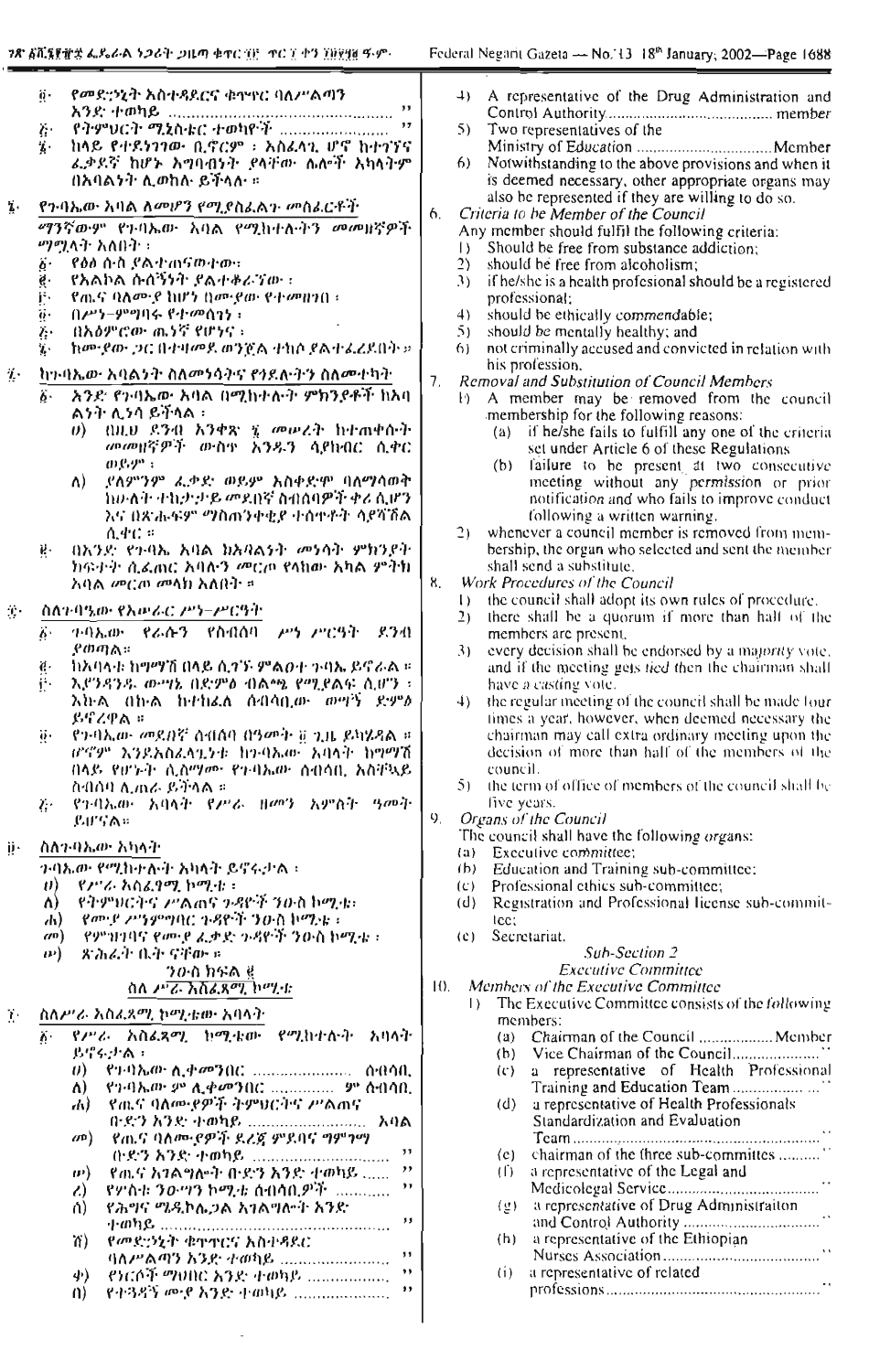- የንባኤው ሰብሳቢኖ ም/ሰብሳቢ ከንባኤው አባላት W. መካከል በሚንስትሩ ተመርጠው ይሾማሉ ።
- የሥራ አስፈጻሚ ኮሚቴ አባላት የሚመረጡት ₽., ከንብሔው አባላት መካከል ይሆናል ፡፡
- በዚሁ አንቀጽ ንዑስ አንቀጽ (፩) የተደንገንው ቢኖርም  $\ddot{\theta}$  . አስፈላጊ በሚሆንበት ጊዜ ሌሎች አባላትም በኮሚቴው ሊወክሉ ይችላሉ »
- ስለሥራ አስፈጻሚ ኮሚቴው ሥልጣንና ተግባር  $78t$

የሥራ አስፈጻሚ ኮሚቴው የሚከተሉት ሥልጣንና ተግባራት ይኖሩታል ፡

- ንዑሳን ኮሚቴዎችን ደቋቋማል ፣ ሥራቸውን ደስተባ ኔ. ብራል፡ ይቆጣጠራል ፣
- በዚህ ደንብ መሠረት የሚቀላለፉ ውሳኔዎች ተማባራዊ ë. መሆናቸውን ደረጋግጣል ፣
- የኅባኤውን ውሣኔዎች የስፈጸማል ፡ ijs.
- ን ባኤው በማይሰበሰብበት ጊዜ እርሱን *ተክቶ* 6. ይሥራል። ሆኖም ጉባኤው የወሰናቸውን ውሳኔዎች ለማንድ ወይም ለመለወቁ አይችልም ፣
- የጉባኤውን የዕለት ተዕለት ተግባራት የከናውናል ፡ 7. €
- ከንብኤው የሚመሩለትን ሌሎች ተግባራት ደከና 紫红 መናል።
- 前景・ ስለ ሥራ አስፈፃሚ ኮሚቴው የአሥራር ሥነ-ሥርዓት
	- . የሥራ አስፈጻሚ ኮሚቴው የራሱ የስብሰባ ሥነ ሥርዓት አ` ይኖረዋል ።
	- ¥· የሥራ እስፈጸማ, ኮሚቱው እንደአስፈላጊነቱ ይሰበ **UUV 8**
	- **ከአባላቱ ከማማሽ በላይ ሲ**ጎኙ ምልውታ ምባዔ ይኖራል።  $\mathbf{P}$
	- እያንዳንዱ ውሣኔ በድምጽ ብልጫ የሚያልፍ ሲሆን፣ ij. ድምሶ እኩል በትሉ ከተከፈለ ሰብሳቢው ውሣኝ ድምጽ. ይኖረዋል።
	- እና የሥራ እስልጸሜ ኮሚቴው የሥራ ዘመን አምስት ዓመት ይሆናል።

### ንውስ ክፍል <u>በ</u> ስለ ንውሳን ኮሚቴዎች

- ስለንውሳን ኮሚቄዎች አባላት ጥንቅርና የሥራ ዘመን TP.
	- የኢየንዳንዱ ንውሳን ኮሚቴ አባላት ከ2ብዔው አባላት አ-መካከል ይመረጣሉ።
	- የንቡስ ኮሚቴ አባላት የሥራ ዘመን አምስት ዓመት ų. EIFSAR
- የትምህርትና ሥልሐና ተዳዮች ንውስ ኮሚቱ ሥልጣንና 76. नेन्श्रमेट

ንውስ ኮሚቴሙ የሚከተሉት ሥልጣንና ተግባራት ይኖሩታል፣

- በሕክምና ሙያ ሥርዓት ትምሀርት የአቀራሪጽና s. የማሻሻል ሂደት በመሳተፍ የራሱን ሀሳብ ያቀርባል፤
- የሙያ ብቃት ማረጋገጫ ፈተና ይሰጣል፣ ውጤቱንም v. ለሥራ አስፈጻሚ ኮሚቴ ይልካል፣
- በዚህ ዶንብ መሥረት የተላለፉ ውሳኔዎችን ተግባራዊ Ŗ. アスピンハン
- ስስሥራው ክንዋኔ ወርሀዊ ሪፖርት ስሥራ አስፈጻሚ 等。 ኮሚቴሎ ያቀርባል።
- ስለሥራው ዕድንትና መሻሻል ለሥራ አስፈጻሚ ぶ ኮሚቴሙ ሀሳብ ያቀርባል።
- ተግባርና ኃሳፌነቱን በተነቢው ሁኔታ ለመወጣት 至り ይችል ዘንድ ቡድኖችን ለማቋቋም ይችላል፣
- ሌሎች በሥራ አስፈጻሚ ኮሚቴው የሚሰጡትን 笑い ተግባራት ያከናውናል።
- 2) The chairman and vice-chairman of the council shall be elected and appointed by the Minister from among members of the council.
- 3) Members of the executive committee shall be elected from among the members of the council.
- 4) Notwithstanding to the provisions of Sub-Article (1) of this Article, other members may also be represented in the committee if it is found necessary.

## 11. Powers and Duties of the Executive Committee

The Executive Committee shall have the following powers and duties:

- 1) establish sub-committees, coordinate and supervise their work:
- $(2)$ ensure whether the decisions passed as per these regulations are implemented:
- 3) execute the decisions of the council;
- 4) shall represent and run the duties of the council at the time when the council is not in-session: it cannot, however, suspend or reverse the decisions of the council.
- 5) carry out the day to day activities of the council.
- 6) perform such other matters as are directed to it by the council.
- $12.$ Meetings of the Executive Committee
	- 1) The Executive Committee shall adopt its own rules of procedure:
	- The Executive Committee shall be convened as  $2)$ may be necessary;
	- 3) There shall be a quorum when more than half of the members of the Executive Committee are present at its meetings.
	- 4) Each decision shall be endorsed by a majority vote. in case of a tie, however, the chaiman shall have a casting vote;
	- 5) The term of office of the Executive Committee shall be five years.

#### **SECTION 3 Sub-Committees**

- $13.$ Composition and Terms of the Sub-Committees
	- 1) Each sub-committee members shall be elected from among the members of the council;
	- $2)$ The term of the sub-committee members shall be five years;
- $|4.$ Powers and Duties of Education and Training Sub-Committee

The sub-commitee shall have the following powers and duties:

- 1) participate in the preparation and amendment process of the curriculum of the medical profession and forward its opinion thereof.
- 2) give professional competence confirmation examination and submit the results to the Executive Committee:
- 3) Implement decisions passed according to these regulations;
- 4) submit monthly report of its performance to the Executive Committee;
- 5) forward its opinion to the Executive Committee on the progress and improvement of its work;
- 6) may form teams to carry out its powers and duties properly;
- perform such other duties that may be directed to it  $7)$ by the Executive Committee.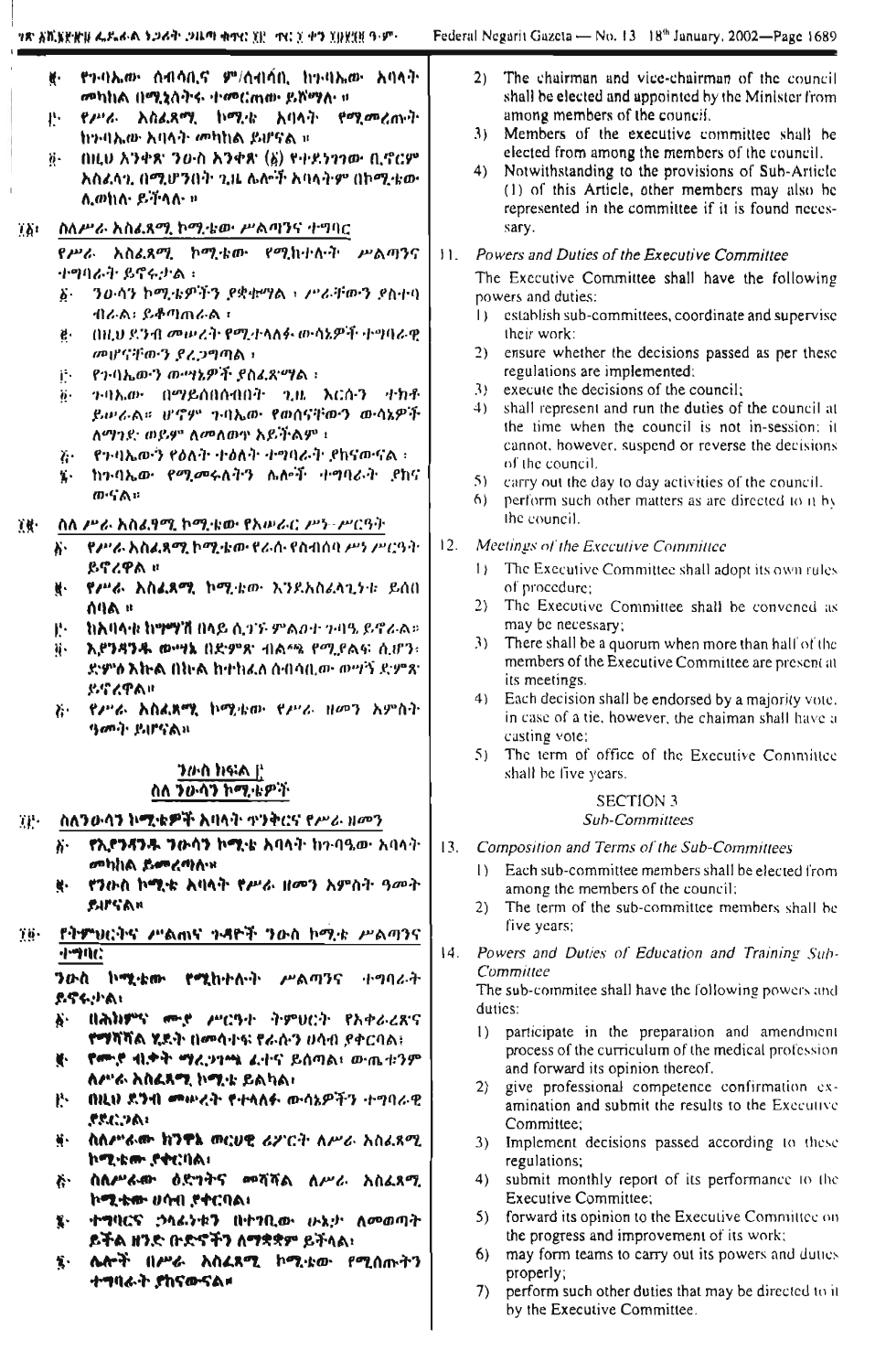የምዝንባና የሙያ ፌቃድ ኮዳዮች ንዑስ ኮሚቴ ሥልጣንና TG.  $\overline{H}$ .<br>ከሚ*ቴ*ው የሚከተሉት ሥልጣንና ተግባራት ንውስ

ይኖሩታል፣

- <u>አ ለምንሆባና ለሙያ ብቃት ማረጋንጫ የምስክር ወረቀት</u> የሚቀርቡ ማመልከቻዎችንና ተያይዘው የሚቀርቡ ማስረጀዎችን መርምሮ የምርመራውን ውጤት ከውሳኔ ሀሳብ ጋር ለሥራ አስፌጻሚ ኮሚቴው ያቀርባል፣
- የመሆ ፈቃድ መስፈርቶችን በየደረጀው አዘጋጅቶ H. ለሥራ አስፌጻሚ ኮሚቴው ያቀርባል ፡
- ስለሥራው ክንዋኔ ወርሀዊ ሪፖርት ለሥራ አስፈጸማ. 꾠. ኮሚቱው ያቀርባል፣
- ስለሥራው ዕደግትና መሻሻል ለሥራ አስፈጻሚ ii -ኮሚቴው ሀሳብ ያቀርባል ።
- ተግባርና ኃላፊነቱን በተገቢው ሁኔታ ለመወጣት  $E -$ እንዲችል ቡድኖችን ለማቋቋም ይችላል።
- የሙያ ሥነ ምግባር ጉዳዮች ንዑስ ኮሚቴ ሥልጣንና ተግባር  $17 -$ ንውስ ኮሚቴው የሚከታለት ሥልጣንና ተዋባራት  $\rho$ , ( $\gamma$ ) 'ል!
	- δ· የጤና ሙያ የሚጠይቀው ሥነ ምግባር ባለመከበሩ በባለሙያ ላይ የሚቀርብ ክስን ተቀብሎ ምርመራ .የካሂዳል፡ ጉዳዩን ያጣራል።
	- g በዚህ አንቀጽ ንውስ አንቀጽ (፩) መሥረት የሚቀር በውን ክስ ለማየት በቂ ማስረጃ መኖሩን ካረጋገጠ፡ መልሱን በአንድ ወር ጊዜ ውስድ ይዞ እንዲቀርብ በመግለጽ ክሱን ክስ ለቀረበበት ባለሙያ ይልካል፡
	- (በዚህ አንቀጽ ንዑስ አንቀጽ (፩) መሠረት የተሰጠውን ï₩ ተግባርና ኃላፊነት ለመወጣት የሚደስችሉ ማስረጃ ዎችን ይሰበስባል።
	- በባለሙያ ላይ የቀረበውን ክስና "ሃስሪጀ እንዲሁም ä. በባለሙያው የተሰጠውን መልስና ማስረጃ ከመረመረ በኋላ የምርመራውን ውጤት ከቅጣት ሃሳብ ጋር ለሥራ አስፈጻሚ ኮሚቴው ያቀርባል፣
	- ?) ስለሥራው ክንዋኔ ወርሀዊ ሪፖርት ለሥራ አስፌጻሚ ኮሚቴው ያቀርባል፡
	- ተማባርና ኃላፊነቱን በተገቢው ሁኔታ ለመወጣት Ķ. እንዲችል ቡድኖችን ለማቋቋም ይችላል፣
	- ሌሎች በሥራ አስፈጻሚ ኮሚቴው የሚሰጡትን ij. ተማባራት ያክናውናል።

#### የንውስ ኮሚቴ የአሥራር ሥነ ሥርዓት  $T_{\rm A}$

- እያንዳንዱ ንዑስ ኮሚቴ እንደአስፈላጊነቱ ስብሰባ ይናረዋል።
- ከእያንዳንዱ ንውስ ኮሚቴ አባላት ክግማሽ በላይ ሲጎኙ g. ምልወተ ጉባዔ ይኖራል።
- $\mathbf{j}^{\mathbf{r}}$ e i የኢየንዳንዱ ንውስ ኮሚቴ ውሳኔ በድምጽ ብልጫ ,የልፋል፡ እኩል በእኩል የተከፊለ ድምጽን በተመለከተ ሰብሳቢው ወሳኝ ደምጽ ይኖረዋል።
- ij) በዚህ አንቀጽ የተደነንንው እንደተጠበቀ ሆኖ፣ አይን ዳንዱ ንውስ ኮሚቴ የራሱን የአሥራርና የስብሰባ ሥነ ሥርዓት መመሪያ አውዋቶ ሥራ አስፌፃሚ ኮሚቄ ሲያወድቀው ሊሥራበት ይችላል።

## ንውስ ክፍል @ ስለ 7፡ባዔው ጽሕፈት ቤት

- ስለተባዔው ጽሕፊት ቤት መቋቋም TT.
	- ን ባዔው ክሚኒስቴሩ *መሥሪያ* ቤት በሚኒስትሩ ተመርጠው በሚመደበ• ሬጅስትራር፣ ምክትል ሬጅስትራር የሚመራና የዕለት ተዕለት የጽ/ቤት ተግባራት የሚያከናውን ጽ/ቤት ይኖረዋል።

 $15.$ Powers and Duties of Registration and Profesional License Sub-Committee

The sub-committee shall have the following powers and duties:

- verify applications and the documents attached  $\mathbf{1}$ thereto that are submitted for registration, professional competence confirmation certificate and submit the result along with its opinion to the Executive Committee.
- $2)$ set the criteria for a professional license of the respective standard and submit same to the Executive Committee.
- $31$ submit to the Executive Committee monthly report of its performance.
- $4)$ forward its opinion on the progress and improvement of its work to the Executive Committee.
- $5)$ May form teams to carry out its powers and duties properly.
- $16.$ Powers and Duties of Profesional Ethics Sub-Commit- $Iee$ 
	- The sub-committee shall have the following powers and  $\mathcal{L}$ duties.
		- 1) It shall conduct investigation where complaints are lodged on the non-observance of a professional ethics;
		- 2) If it finds sufficient evidence to support the complaint submitted as per Sub-Article (1) of this Article, it may instruct the professonal, against whom the complaint is lodged, to come up with a defense in one month time.
		- 3) Collect evidence that may help it to implement the powers and responsibilities vested in it by Sub-Article (1) of this article.
		- 4) Having examined the complaint brought up against the professional and the statement of defense and evidence submitted thereby submit its finding to the Executive Committee along with a proposed punishment:
		- $5)$ Submit to the Executive Committee a monthly report of its performance;
		- $6)$ May form teams to carry out its duties and responsibilities properly.
		- $71$ Perform such other duties that may directed to it by the Executive Committee.

#### Meetings of a Sub-Committee  $17.$

- 1) each sub-committee may have meetings as it is deemed necessary.
- $2$ ) there shall be a quorum when more than half of the members of each sub-committee are present at its meetings.
- 3) the decision of each sub-committee shall be passed by a majority vote of members present at the meeting. In case of a tie the chairman shall have a casting vote.
- 4) without prejudice to the provisions of this Article each sub-committee shall adopt its own rules of procedure which will be operative when it is endorsed by the Executive Committee.

#### Sub-Section 4 The Secretariat of the Council

Establishment of the Secretariat of the Council 18. The Council shall have a secretariat which will be run by a Registrar and Deputy Registrar to be elected and appointed by the Minister from the Ministry to deal with day to day activities.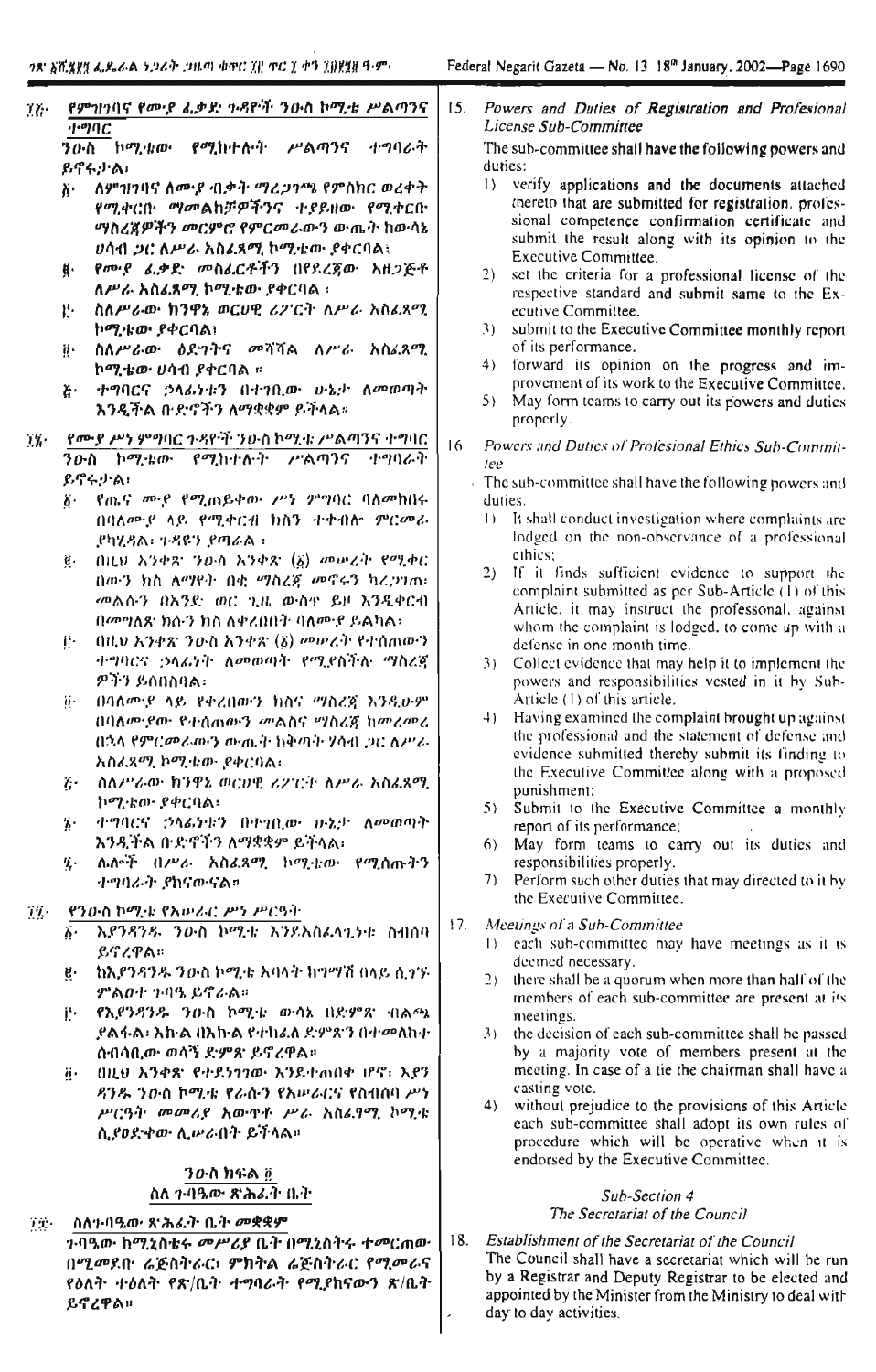| īp.                                       | .ስለንብዔው ጽ/ቤት ተግባራት<br>የንብዔው ጽ/ቤት የሚከተሉትን ተግባራት ያከናውናል፡                                                                                                                                                                                               | Duties of the Secretariat<br>19.<br>The secretariat of the council shall have the following                                                                                                                                                                                                                                                            |
|-------------------------------------------|------------------------------------------------------------------------------------------------------------------------------------------------------------------------------------------------------------------------------------------------------|--------------------------------------------------------------------------------------------------------------------------------------------------------------------------------------------------------------------------------------------------------------------------------------------------------------------------------------------------------|
|                                           | የሙያ ችሎታ ማረጋንጫ የምስክር ወረቀት የተሰጣ<br>Ä٠<br>ቸውን ባለሙያዎች ሥምና የሙያ ደረጃ እንዲሁም<br>ሌሎች አግባብ ያላቸው መረጀዎች መዝግቦ ይይዛል።<br>መንዘጋበማ ለሕዝብ ክፍት ይሆናል፣ እንዲሁም ዝርዝሩ<br>በየዓመት በመንግሥት ጋዜጣ እንዲወጣ ያደርጋል።<br>በሞት፣ ሞደውን በመተው፣ በወንጀል ቅጣት፣ በሥነ<br>ġ.<br>ምግባር ጉድለት ውሣኔዎች ወይም በመሳሰሉት ምክን | duties:<br>$\left  \cdot \right\rangle$<br>register and keep the names, their professional<br>standard, and other necessary documents of the<br>professional to whom a professional competence<br>confirmation certificate is given. The register shall<br>be open to the public and the list shall be published<br>yearly in a state-owned newspaper. |
|                                           | <i>ያቶች ባለሙያዎች የሚሰ</i> ጡት አንልግሎት ሲቋረኖ<br>መዝግቦ ይይዛል፡<br>ለምንዞነባና ለሙያ ችሎታ ማረጋገጫ የምስክር ወረቀት<br>ij.                                                                                                                                                        | register and keep the names of those profesionals<br>(2)<br>who have terminated their service due to death,<br>quitting the profession, a criminal sentence, a<br>decision on ethical non-observance or other similar                                                                                                                                  |
|                                           | የሚቀርቡ ማመልክቻዎችንና የባለሙያዎችን ሰሃዶች<br>ከሚሂስቴሩ ሲመራለት ለምዝነባና ለመያ ፌቃድ                                                                                                                                                                                         | grounds.<br>submit to the registration and licence sub-commit-<br>3)                                                                                                                                                                                                                                                                                   |
|                                           | <i>ተዳዮች ንዑስ</i> ኮሚቴ ያቀርባል።<br>ሌሎች ከምዝነባ ጋር የተዛመዱ ተግባራትን ያከና<br>$\ddot{\theta}$ .<br>$w$ ·ናል፡                                                                                                                                                         | tee applications for registration and professional<br>competence confirmation certificate that are direc-<br>ted to it by the Minister.                                                                                                                                                                                                                |
|                                           | የትምህርትና የሥነ ምግባር ጉዳዮችን ይቀበላል፣ ለተፈ<br>$\lambda$<br>ጻሚንታቸውም ንዳዩ ለሚመለከተው ኮሚቴ ይመራል፣                                                                                                                                                                      | perform other duties related to registration.<br>4)<br>receive educational and ethical matter and direct it<br>5)<br>to the appropriate committee for its execution.                                                                                                                                                                                   |
|                                           | አንደአማባበ ከሚኒስቴሩና ከጉባዔው የሚሰጡትን<br>γ.<br>ሌሎች ተግባራት ያከናውናል።                                                                                                                                                                                              | perform other duties directed to it by the Ministry<br>6)<br>and the Council.                                                                                                                                                                                                                                                                          |
|                                           | ክፍል ድ                                                                                                                                                                                                                                                | PART <sub>3</sub>                                                                                                                                                                                                                                                                                                                                      |
|                                           | ስለሙያ ብቃት ማረጋገጫ የምስክር ወረቀት ምዝገባ                                                                                                                                                                                                                       | Registration of Professional Competence                                                                                                                                                                                                                                                                                                                |
| 劣。                                        | ስለሙያ ብቃት ማረጋገጫ የምስክር ወረቀት አስፈላጊነት<br>ማንኛውም የጤና ባለሙያ የመያ ብቃት ማረጋንጫ የምስክር<br>ወረቀት ሊኖረው ይገባል።                                                                                                                                                           | <b>Confirmation Certificate</b><br>2()<br>The Necessity of Professional Competence Confir-<br>mation Certificate                                                                                                                                                                                                                                       |
| $\hat{\mathcal{S}}$ $\hat{\mathcal{S}}$ . | የመዋ ብቃት ማረጋምሉ የምስክር ወረቀት ለማግኘት                                                                                                                                                                                                                       | Every health professional should have a professional                                                                                                                                                                                                                                                                                                   |
|                                           | ስለሚቀርብ ማመልክቻ                                                                                                                                                                                                                                         | competence confirmation certificate.                                                                                                                                                                                                                                                                                                                   |
|                                           | የሙያ ብቃት ማረጋጎጫ የምስክር ወረቀት ለማግኘት<br>አ∙                                                                                                                                                                                                                 | 21.<br>Application for Professional Competence Confirmation                                                                                                                                                                                                                                                                                            |
|                                           | የሚቀርብ ጥያቄ ሚኒስቴሩ በሚያመጣው መመሪያ                                                                                                                                                                                                                          | Certificate                                                                                                                                                                                                                                                                                                                                            |
|                                           | መሠረት በሚዜጋጅ ፎርም ተዋልቶ መቅረብ አለበት።                                                                                                                                                                                                                       | the application for professional competence confir-<br>$\vert$ )<br>mation certificate shall be submitted in the form                                                                                                                                                                                                                                  |
|                                           | አመልካቹ ከማመልክቻው ጋር የሚከተሉትን አሪጅናል<br>ų.<br>ሰንዶች እያይዞ ማቅረብ አለበት፡                                                                                                                                                                                         | prepared in accordance with the directives of the                                                                                                                                                                                                                                                                                                      |
|                                           | ሥልጠና ከመሰደበት የትምህርት ተቋም የሚቀርብ<br>$\theta$ )<br>የትምህርት ማስረጃ፣                                                                                                                                                                                           | Ministry.<br>2)<br>the applicant should attach with his application the                                                                                                                                                                                                                                                                                |
|                                           | እንደአስፈላጊንቱ በልምምድ (ኢንተሮንሺፕ)<br>$\Lambda$<br>ንገሮግራዎ ውስተ ክለፊበት ተቋም የሚቀርብ                                                                                                                                                                                | following original documents:<br>(a) credentials from institutions of training.<br>documents given by an institute in evidence<br>(b)                                                                                                                                                                                                                  |
|                                           | ማስረጃ፣<br>.h) ማድስትሩ በሚወስነው መውረት የሙይ ብቃት                                                                                                                                                                                                               | of completing an internship programme.<br>(c) concerning professionals who, upon the de-                                                                                                                                                                                                                                                               |
|                                           | ፌተና መውሰድ ያለባቸውን በተመለከተ ይህንኑ.<br>ፈተና ማለፋቸውን የሚደሳይ ማስረጃ፣                                                                                                                                                                                               | cision of the Minister, are required to take<br>professional competence confirmation ex-                                                                                                                                                                                                                                                               |
|                                           | እንደአስፈላጊንቱ በሚኒስትሩ የሚጠየቱ ሌሎች<br>$\langle n \rangle$<br>ሰንዶች፣                                                                                                                                                                                          | amination, document to the effect of testifying<br>that one has passed such an examination.                                                                                                                                                                                                                                                            |
|                                           | አመልካቹ ለሙያ ብቃት ማረጋገጫ የምስክር ወረቀት<br>$\mathbf{r}$<br>አማባብ ባለው ደንብ የተወሰነውን ክፍደ ይከፍላል።                                                                                                                                                                    | (d) other documents that may be required by the<br>Minister.                                                                                                                                                                                                                                                                                           |
| 劣息・                                       | የሙያ ብቃት ማረጋንጫ የምስክር ወረቀት ስለማሳደስ                                                                                                                                                                                                                      | The applicant shall pay the license renewal fee<br>$\mathcal{F}$                                                                                                                                                                                                                                                                                       |
|                                           | የመሆ ብቃት ማረጋንጫ የምስክር ወረቀት በየእምስት<br>ő٠                                                                                                                                                                                                                | determined by the appropriate Regulations.<br>22.<br>Renewal of Professional Competence confirmation                                                                                                                                                                                                                                                   |
|                                           | <i>ዓመት መታ</i> ይስ አለበት።                                                                                                                                                                                                                               | Certificate                                                                                                                                                                                                                                                                                                                                            |
|                                           | የመገደ ብቃት ማሬጋንጫ የምስክር ወረቀት ለማሳደስ<br>ę.<br>የሚፈልግ ማንኛውም ባለሙያ የሚከተሉትን ማሟላት                                                                                                                                                                               | the professional competence confirmation cer-<br>$\left  \right $                                                                                                                                                                                                                                                                                      |
|                                           | አለበት።                                                                                                                                                                                                                                                | tificate should be renewed every five years.                                                                                                                                                                                                                                                                                                           |
|                                           | - የምስክር ወረቀቱ ጊዜ ከማለቁ ክአንድ ወር በፊት<br>U)<br>ማመልክቻ የማቅረብ፡                                                                                                                                                                                               | any professional who wants to renew the profes-<br>2)<br>sional competence confirmation certificate shall<br>fulfil the following:                                                                                                                                                                                                                     |
|                                           | <i>የሙያ ሥነ ምግባር መለኪያዎችን የማሟላት</i> ።<br>Λ)                                                                                                                                                                                                             | (a) submit an application one month before the                                                                                                                                                                                                                                                                                                         |
|                                           | $\mathbf{d}$<br>እንደእስፈላጊንቱ በተባዓው የሚሰጠውን ፈቀና<br>የማለፍ፣                                                                                                                                                                                                 | certificate expires;<br>fulfill professional ethics criteria;<br>(b)                                                                                                                                                                                                                                                                                   |

*o*®) የማሳደሻ ከፍ*ደ* የመክፈል።

- (c) should pass the examination that may be given by the council when necessary;
- (d) pay renewal fees.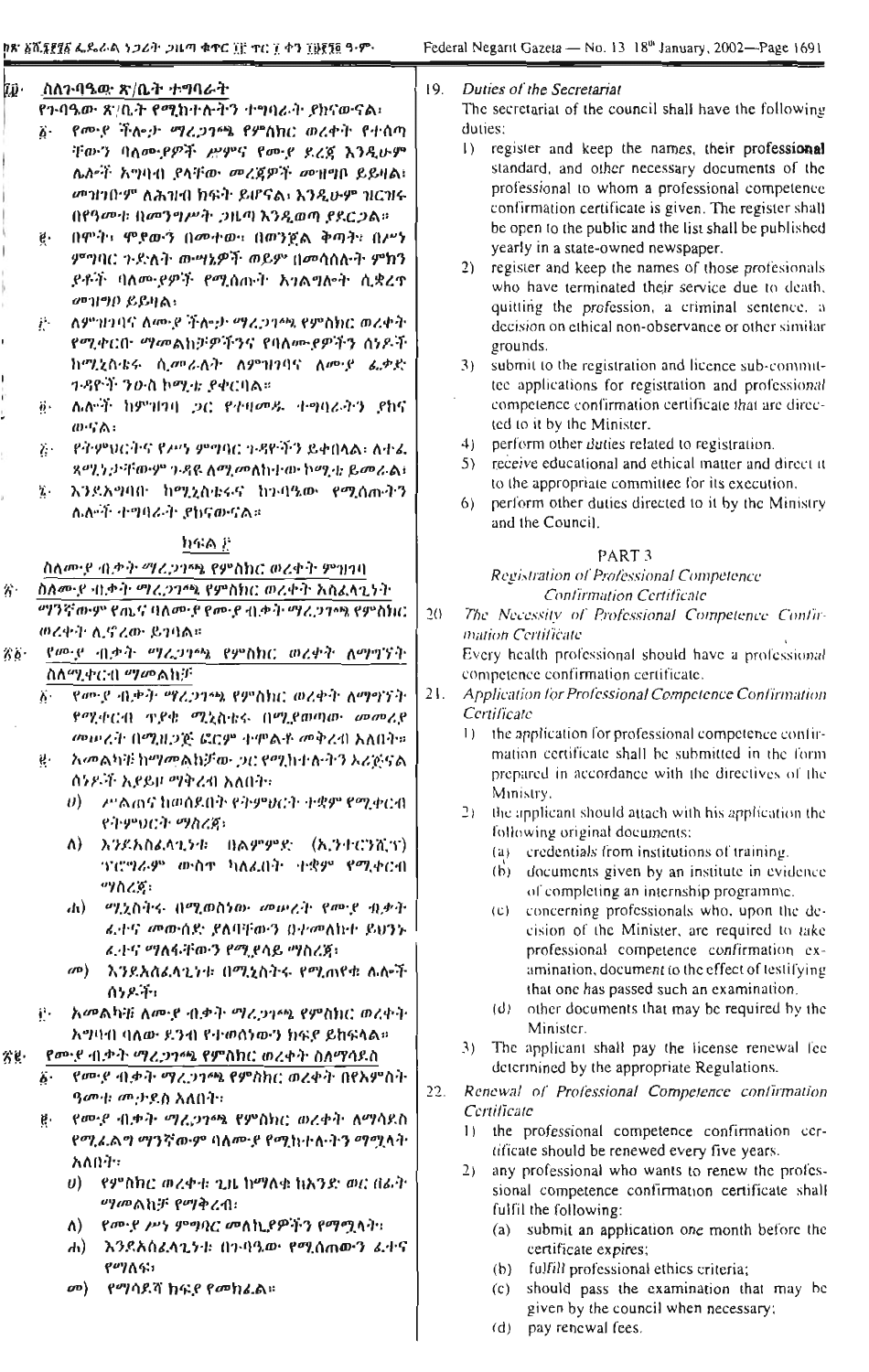| ጻሮ - | የመ <i>ዋ ሌ</i> ቃድ ስለማንድ ወይም ስለመሥረዝ            |  |  |  |  |  |
|------|----------------------------------------------|--|--|--|--|--|
|      | ይህን ደንብ ወይም በዚህ ደንብ መሠረት የሚወጡ የጨና            |  |  |  |  |  |
|      | ባለሙያ ስነምግባር መመሪያዎችን የጣሰ ጤና ባለ <del>ሙ</del> ያ |  |  |  |  |  |
|      | እንደሁኔታው ፈቃዱ ይታንጻል ወይም ይስረዛል።                 |  |  |  |  |  |

## ከፍል @ ስለሚኒስትሩ ሥልጣንና ተግባር

#### ስለሚኒስትሩ ሥልጣን 容ら

- ሚኒስትሩ በዚህ ደንብ አንቀጽ ፬(፮) መሥረት የሚቀር δ. በነለትን ጉዳዮች ከመረመረ በኋላ!
	- $\boldsymbol{\theta}$ ) የውሳኔ ሃሳበ፡ን ለማጽዶቅ ወይም የራሱኝ የተለየ ውሳኔ ለ*መ*ስጠት፣
	- ለ) በአግባቡ ያልተጣራ ወይም ያልተጤን ጉዳይ ካለ ውኔታው እንደገና ተጣርቶ ከውሳኔ ሃሳብ ጋር አንዲቀርብ ለሥራ አስፈጻሚ ኮሚቴው እንዲ *መ*ለስ ለማድረግ ይችላል።
- $($ በዚህ አንቀጽ ንውስ አንቀጽ  $(\delta)$ (ለ) መሥረት ለሁለተኛ ë. ጊዜ በማ.መለከተው ንዑስ ኮሚቴ የታየን ንዳይ በተመ ለከተ ሚኒስትሩ የሚያሳልፈው ውሳኔ የመጨረሻ ይሆናል።
- ን ባዓመ በሚያቀርብለት የውሳኔ ሃሳብ መሠረት ŗ٠ ሚኒስትሩ ከሚከተሉት በአንዱ እንደሁኔታው ለተወሰነ ጊዜ ፊቃዱን ሊያግድ ይችላል፣
	- Å ብይመዘገብ ወይም የሙ*ያ ፌ*ቃዱን ሳያሳድስ የጤና ባለሙ የንት ተግባር ሲሰራ ቢታኝ፣
	- ጅ በተሰጠው የ<u>ውም ፌቃድ መነሻ በ</u>ኃላፊነቱ በክፌተው የሒና ተቋም ውስጥ በዚሀ ደንብ በተጠቀሱት ምክንያቶች የሙያ ፈቃዱ የታንደበት ወይም የተሰረዘበትን ወይም የመዋ ፈቃድ ጨርሶ የሴለውን የጤና ባለሙያ ሲያሠራ የተገኘ እንደሆኑ
	- $\psi = 0$ አንቀጽ ያ፬ ንውስ አንቀጽ  $\langle \tilde{u} \rangle$ (#) $-\langle \sigma^a \rangle$  የተጠቀሰው ህንወዋ ተማባር ለፍ/ቤት ወይም ለንባዔው ቀርቦ ውሳኔ እስኪወሰን ድረስ፡ ይውንና በእንቀጽ ጽ፱ ንውስ አንቀጽ [[t]) የተጠቀሰው ተግባር የሚታየው በሚኒስትሩ ወይም በንባዔው ወይም በንውስ ኮሚቴው ከሆነ አንጻው በ፯ ወር ጊዜ ውስጥ ውሣኔ ማማኝት አለበት፣
- ë በእንቀጽ ጽ) የተጠቀሰው አጠቃላይ እ*ነጋገ*ር እንደተጠበቀ ሆኖ ፣ ንብዔው በሚያቀርብለት የውሳኔ ሃሳብ መሠረት ሚኒስትሩ ከዚሀ በሚከተሉት ሁኔታዎች በእንዱ ፌቃዱን ሊሰርዝ ይችላል፣
	- ሀ) ፈቃዱ የተግኘው በሐሰት ማስረጀ አማካይነት ለመሆኑ በሚመለከተው አካል በማስረጀ ሲረ*ጋገ*ም፥
	- ለ) ለጨና ባለሙያነት ብቃት የሌለው መሆኑን በሚያሣይ ከባድ የወንጀል ድርጊት ተከሶ ተፋተኛንቱ የተረጋገጠ እንደሆነ፡
	- ሐ) ሆነብሎ የጤና ባለሙያነት ስነምግባርን በሚቃረን ሁኔታ ከተሰጠው ደረጃ በላይ ሲሠራ የተገኘ እንደሆነ፣
	- መ) ከጤና ባለሙይነቱ ቢታንደበት ወቅት ህንወጥ ጥቅም ለማግኘት ሲል የጤና ባለሙያነት አንልግሎት መስጠቱ ተረጋግጦ በተደጋጋሚ በጽሑፍ የተሰጠውን ማስጠንቀቂያና የእንዳ ውሳኔ ጥሶ ሲሥራ የተገኘ **አንደሆነ**፣
- <sub>ጅ' -</sub> የአንቀጽ ፲፱ ንውስ አንቀጽ (ዟ) አ<sub>ጣ</sub>ቃላይ አነ*ጋገ*ር እንደተ ጠበቀ ሆኖ ፥ በወንጀል ቅጣትና በሥነምግባር ጉድለት ውሳኔዎች በእንዳም ሆነ በመሥረዝ ምክንያት እንልግሎት ሲቋረዋ የታያዘ መዝንብ ለሕዝብ ክፍት ይሆናል። በመን ግሥት ጋዜጣም በ፵፰ ሰዓት ውስጥ እንዲወጣ ይደረጋል።
- ሚኒስትሩ ለዚህ ደንብ አፈጻጸም የሚረዱ የጨና ባለሙያ ሥነ ï٠ ምግባር መመሪያዎችን ለማውጣት ይችላል።

23. Suspension or Cancellation of Professional Licence The professional licence of any health professional who violates these regulations or directives on health professional ethics issued under these regulations shall be suspended or cancelled, as the case may be.

#### PART4

## Powers and Duties of the Minister

- 24. Powers of the Minister
	- having examined matters submitted to him in  $\mathbf{D}$ accordance with Article 4 (6) of these regulations. the Minister:
		- may uphold the proposed decision or render a  $(a)$ different decision.
		- $(b)$ may direct the case to the appropriate subcommittee so that the case may be re-ex-<br>amined and submitted with a proposed decision when it is believed that the case has not been examined properly.
	- $2)$ the decision of the Minister shall be final with respect to cases re-examined by the appropriate sub-committee for the second time persuant to Sub-Article (1) (b) of this Article.
	- based on the proposed decision submitted by the<br>council the Minister may suspend the licence for a  $3)$ specified period of time on one of the following grounds:
		- when it is found that one has been performing  $\left| \cdot \right\rangle$ as a health professional without registration or renewing the licence.
		- $2)$ if found employing a health professional whose license has been suspended or cancelled for violating these regulations or who does not even have a professional licence, in the health institution for which one is responsible and opened based on one's professional license.
		- 3) until a court or the council decision is passed on the above mentioned illegal act under Article 24 Sub-Article 4(a-d). But if the case which is mentioned under Article 24 Sub-Article 3.3 will be seen by the Minister, or by the council or the sub-committee the suspension must be decided within 6 months.
		- $4)$ without prejudice to what is generally stated in Article 23 above, the Minister may cancel, the license based on the proposed decision submitted by the council and for one of the following reasons:
			- when the appropriate body proves that  $(a)$ the license is acquired through fraudulent documents.
			- $(b)$ when the Health Professional is convicted for a serious crime which could indicate that one has no adequate competence to be considered as an ethical Health Profesional.
			- (c) if found to have been deliberately working above one's capacity in contravention of the Health Professionals ethics.
			- (d) if found to have been rendering health services in return for an illegal benefit while suspended and in contravention of a written notice and a dicision of suspension.
		- 5) without prejudice to what is generally stated in Article  $19(2)$  if service is terminated due to suspension or cancellation for criminal convictions and non-observance of ethics, the registry kept to this effect shall be open to the public. It shall also be published in a stateowned newspaper within 48 hours.
		- The Minister may issue health professionals<br>ethical directives that may be of assitance in 6) the implementation of these regulations.